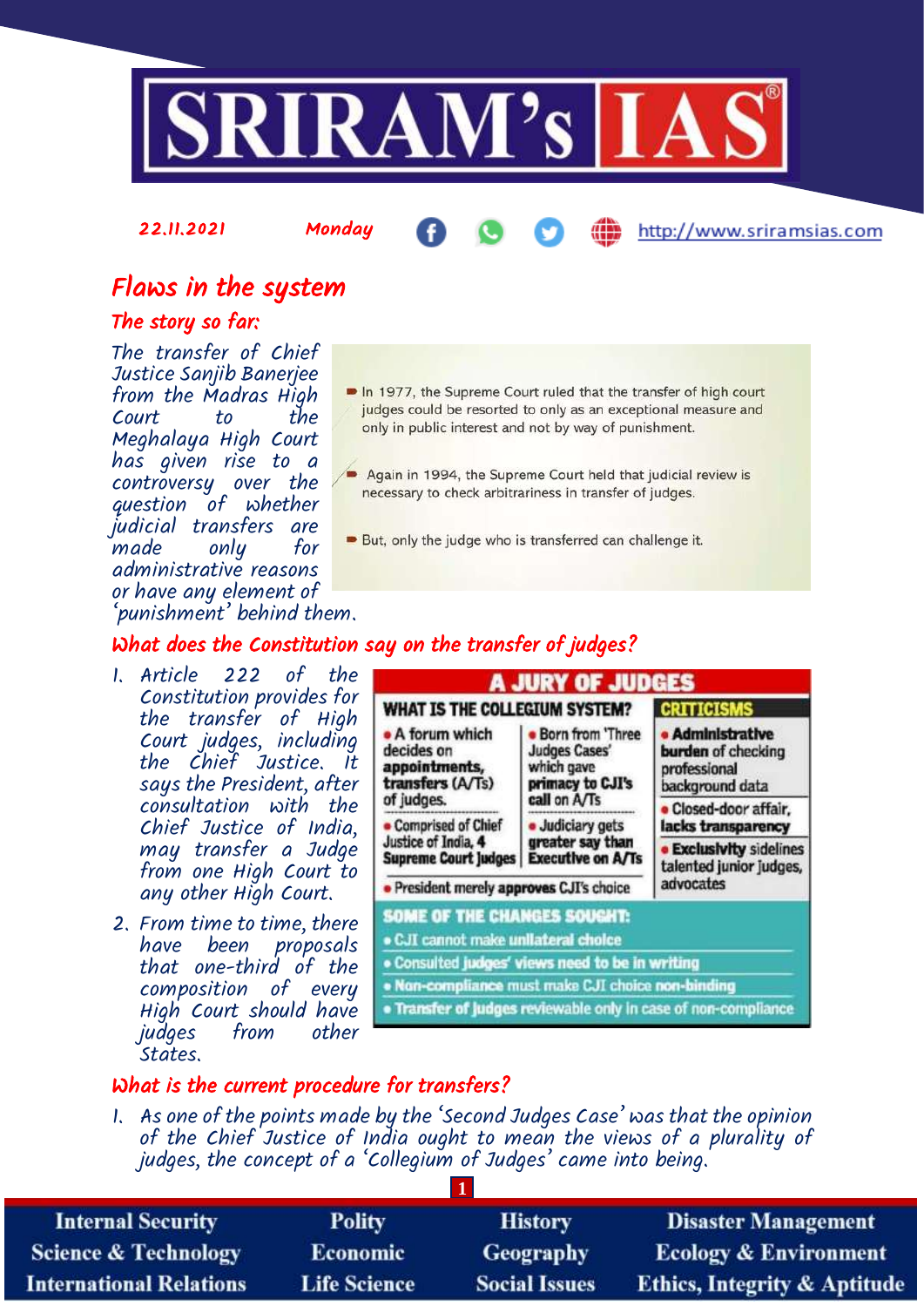

- 2. In the collegium era, the proposal for transferring a High Court judge, including a Chief Justice, should be initiated by the Chief Justice of India, "whose opinion in this regard is determinative". The consent of the judge is not required.
- 3. "All transfers are to be made in the public interest, i.e., for promoting better administration of justice throughout the country." For transferring a judge other than the Chief Justice, the Chief Justice of India should take the views of the Chief Justice of the court concerned, as well as the Chief Justice of the court to which the transfer is taking place.
- 4. The views should all be expressed in writing, and they should be considered by the Chief Justice of India and four senior-most judges of the Supreme Court, which means, the full Collegium of five.
- 5. The recommendation is sent to the Union Law Minister who should submit the relevant papers to the Prime Minister. The Prime Minister then advises the President on approving the transfer.



### What makes transfers controversial?

1. Transfer orders become controversial when the Bar or sections of the public feel that there is a punitive element behind the decision to move a judge from one High Court to another.

| <b>Internal Security</b>        | <b>Polity</b>       | <b>History</b>       | <b>Disaster Management</b>              |  |
|---------------------------------|---------------------|----------------------|-----------------------------------------|--|
| <b>Science &amp; Technology</b> | <b>Economic</b>     | <b>Geography</b>     | <b>Ecology &amp; Environment</b>        |  |
| <b>International Relations</b>  | <b>Life Science</b> | <b>Social Issues</b> | <b>Ethics, Integrity &amp; Aptitude</b> |  |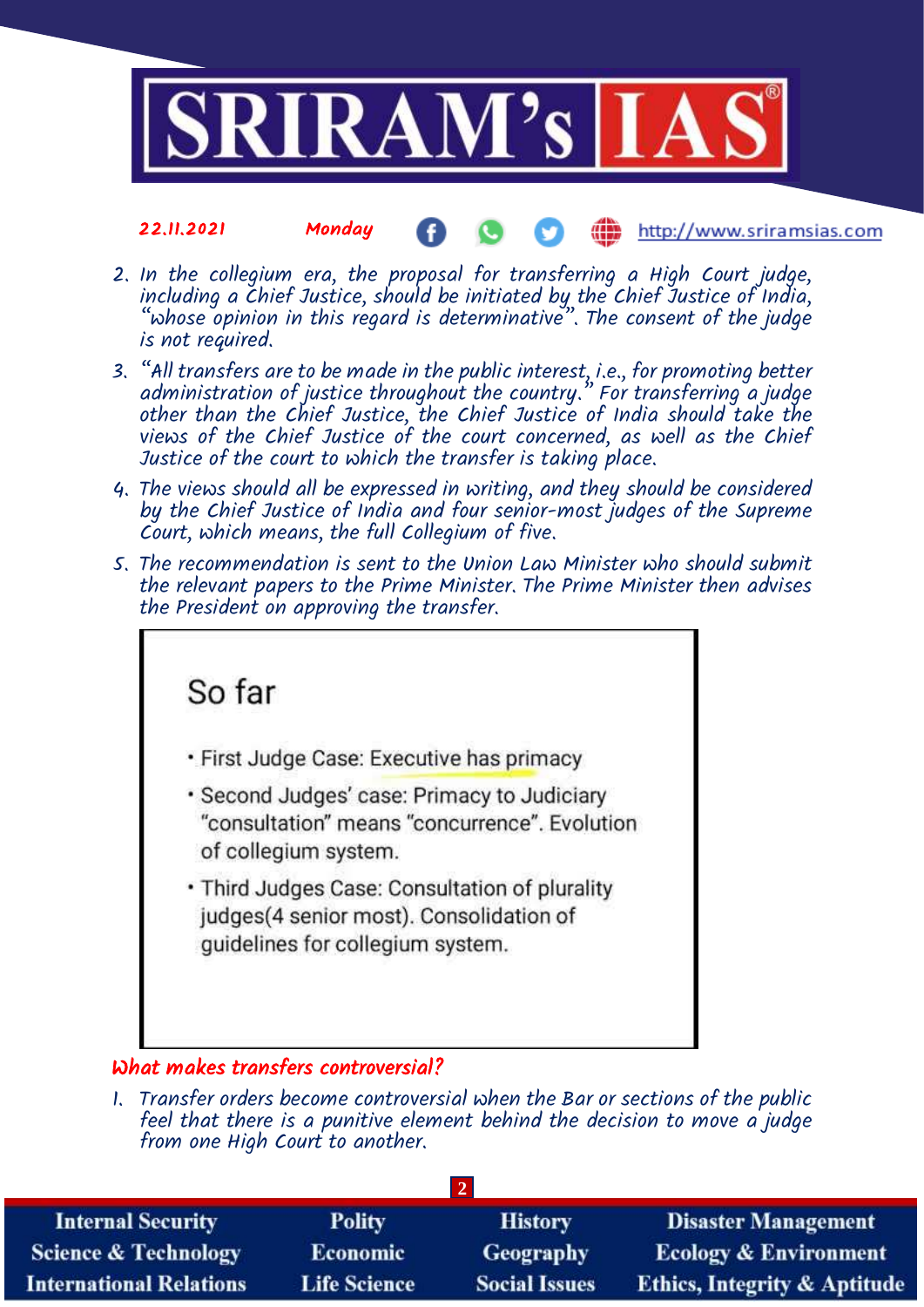

- 2. As a matter of practice, the Supreme Court and the government do not disclose the reason for a transfer. For, if the reason is because of some adverse opinion on a judge's functioning, disclosure would impinge on the judge's performance and independence in the court to which he is transferred.
- 3. On the other hand, the absence of a reason sometimes gives rise to speculation whether it was effected because of complaints against the judge, or if it was a sort of punishment for certain judgments that inconvenienced the executive.

## Why is India's coal usage under scrutiny?

#### The story so far:

- 1. On the final day of the UN Climate Change Conference held in Glasgow, India's Minister for Environment Bhupender Yadav read out a statement promising to "phase down" rather than "phase out" the use of coal. This caused many to raise questions about India's commitment to tackling climate change.
- 2. Earlier, during the COP26 (Conference of Parties) summit, Prime Minister Narendra Modi had committed to turning India carbon neutral by 2070.



**3 Internal Security Polity History Disaster Management Science & Technology** Economic Geography **Ecology & Environment Life Science Social Issues International Relations Ethics, Integrity & Aptitude**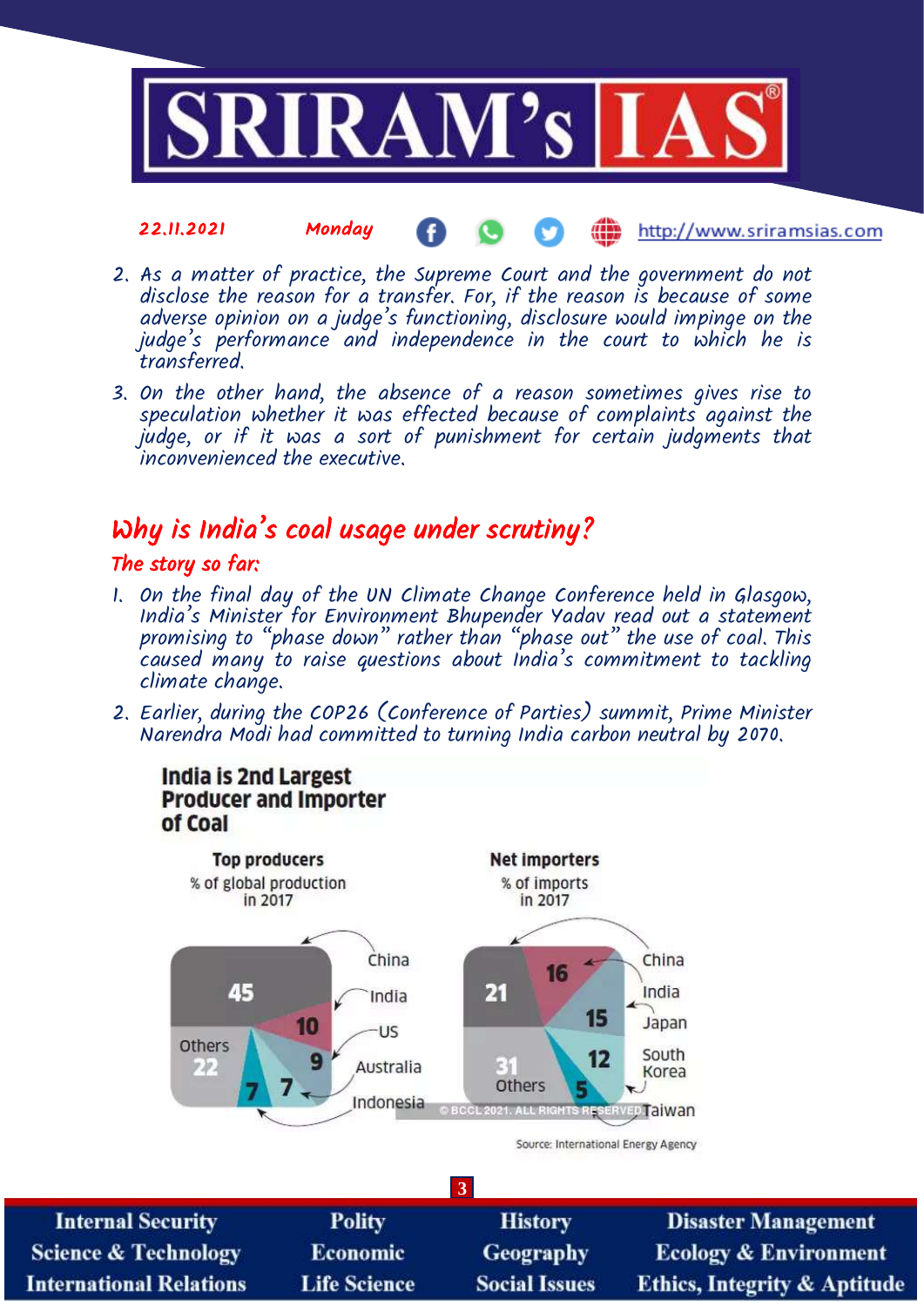

#### Why must dependence on coal be reduced?

- 1. Since carbon emissions are considered the main culprit in global warming, countries have been committing themselves to turn carbon neutral by various dates.
- 2. One key way to achieve carbon neutrality, wherein countries compensate for their carbon emissions by capturing an equal amount of carbon from the atmosphere, is to reduce dependence on coal.
- 3. Coal is the most polluting among fossil fuels, and hence, its use, in particular, has come under scrutiny.



## Why is it difficult?

- 1. Coal is used to meet over 70% of India's electricity needs. Most of this coal comes from domestic mines. Since FY 2018-19 however, domestic production has stagnated and has been unable to meet the rising domestic demand, leading to a rise in imports.
- 2. The Prime Minister promised to increase non-fossil fuel energy capacity to 500 GW by 2030, meet 50% energy needs from renewable sources and reduce carbon emissions by 1 billion tonnes in a decade.

| <b>Internal Security</b>        | <b>Polity</b>       | <b>History</b>       | <b>Disaster Management</b>              |  |
|---------------------------------|---------------------|----------------------|-----------------------------------------|--|
| <b>Science &amp; Technology</b> | Economic            | Geography            | <b>Ecology &amp; Environment</b>        |  |
| <b>International Relations</b>  | <b>Life Science</b> | <b>Social Issues</b> | <b>Ethics, Integrity &amp; Aptitude</b> |  |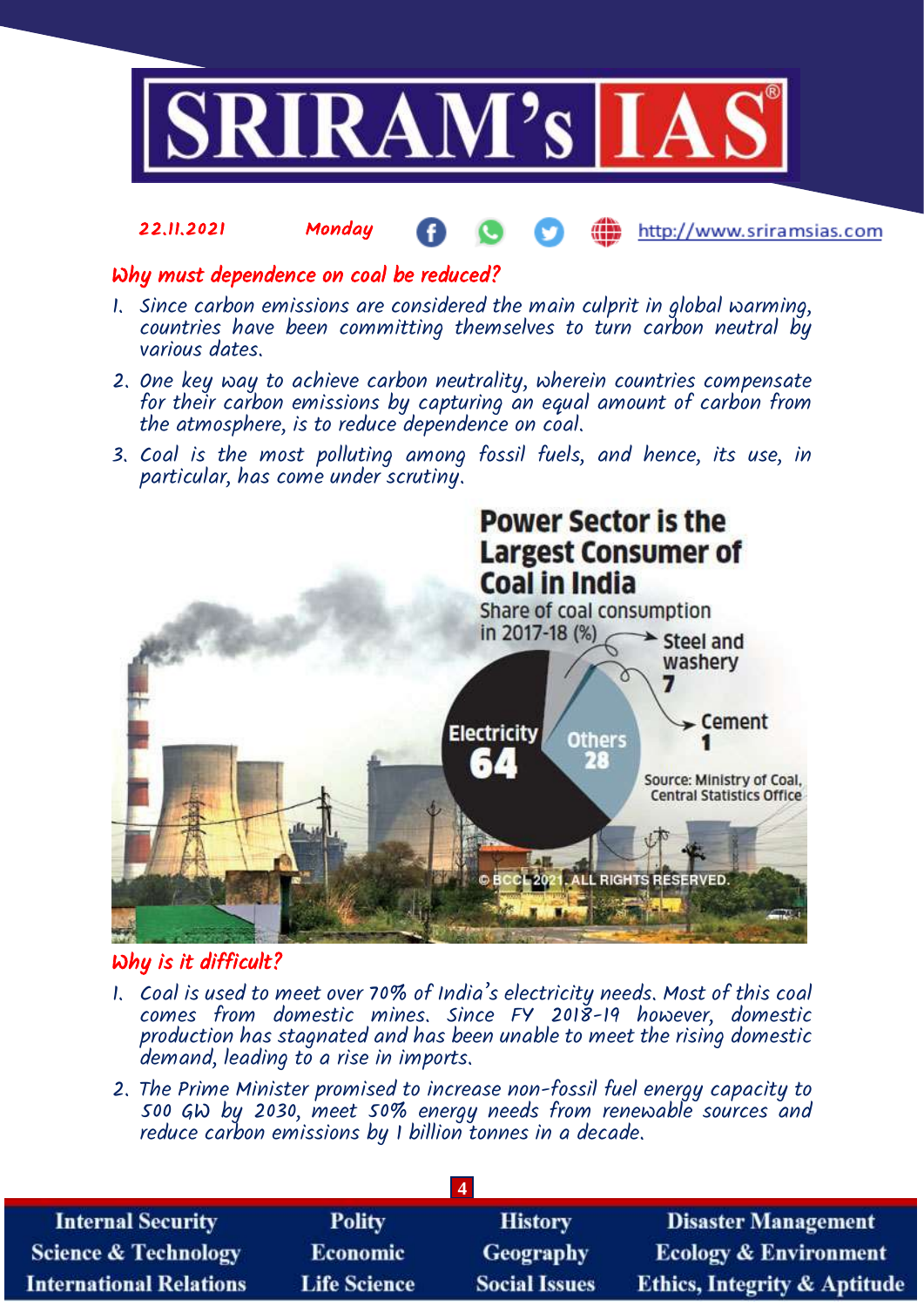

- 3. According to an estimate by the Centre for Science and Environment, the promise to reduce emissions by  $1$  billion tonnes means that India would need to reduce its carbon output by 22% by 2030.
- 4. India now meets about 12% of its electricity needs from renewable sources, and increasing it to 50% by 2030 will be difficult. While some renewable energy sources like solar are cheap, they are unreliable because of the intermittency problem.
- 5. They thus require the use of storage batteries, which adds to the cost. It should be noted that many low-income countries with low savings may not even possess the capital required to invest in renewable energy.
- 6. Further, the damage that coal causes to commonly owned resources like the environment is not factored into its cost.

## **Coal will Account for Nearly Half of India's Energy Mix by 2040**

Share in primary energy consumption in 2017\* (%)



Projected share in primary energy consumption in 2040 (%)



<sup>® Bo</sup>flgures nave been rounded off and may not add up to 100 Source: BP Energy Outlook 2019

| $\sqrt{5}$                      |                     |                      |                                         |  |
|---------------------------------|---------------------|----------------------|-----------------------------------------|--|
| <b>Internal Security</b>        | <b>Polity</b>       | <b>History</b>       | <b>Disaster Management</b>              |  |
| <b>Science &amp; Technology</b> | <b>Economic</b>     | Geography            | <b>Ecology &amp; Environment</b>        |  |
| <b>International Relations</b>  | <b>Life Science</b> | <b>Social Issues</b> | <b>Ethics, Integrity &amp; Aptitude</b> |  |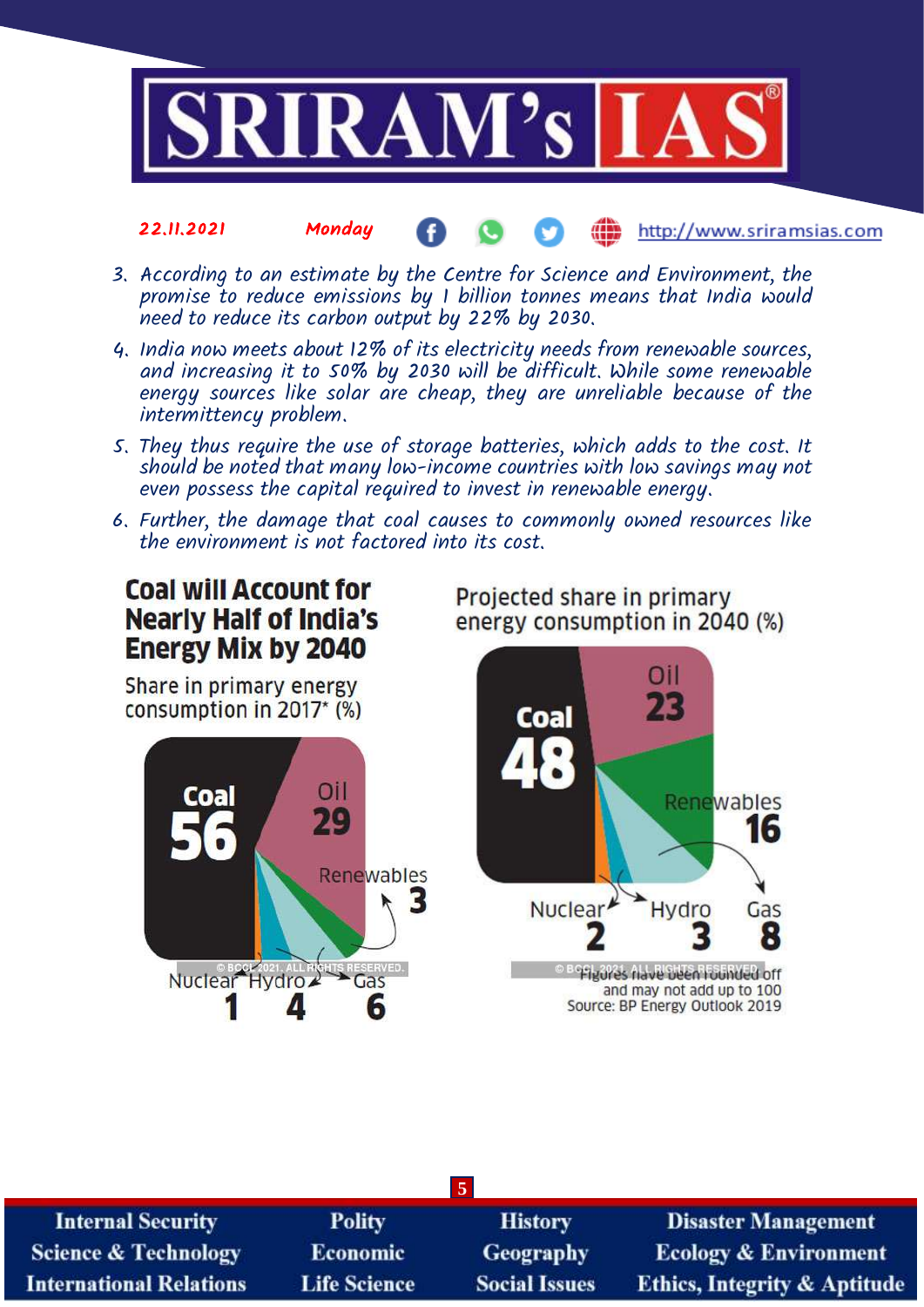

## **Coal Consumption will** Double by 2040, but **Growth is Slower**

22.11.2021 Monday

Total growth in consumption (%)



2017-2040



Annual growth in consumption (%) 2017-2040

1995-2017<br>
© BCCL 2021. ALL RIGHTS RES

Includes projections Source: BP Energy Outlook 2019

 $\Delta$ 







http://www.sriramsias.com

Coking coal 40 Source: Ministry of Coal, Central Statistics Office

## **Share of Coal-fired Power Generation Will Fall, but Still Remain Large**

Projected contribution of coal-fired plants in electricity generation  $(\%)$ 



Aayog, The Energy and Resources Institute

| 6                               |                     |                      |                                         |  |
|---------------------------------|---------------------|----------------------|-----------------------------------------|--|
| <b>Internal Security</b>        | <b>Polity</b>       | <b>History</b>       | <b>Disaster Management</b>              |  |
| <b>Science &amp; Technology</b> | <b>Economic</b>     | <b>Geography</b>     | <b>Ecology &amp; Environment</b>        |  |
| <b>International Relations</b>  | <b>Life Science</b> | <b>Social Issues</b> | <b>Ethics, Integrity &amp; Aptitude</b> |  |
|                                 |                     |                      |                                         |  |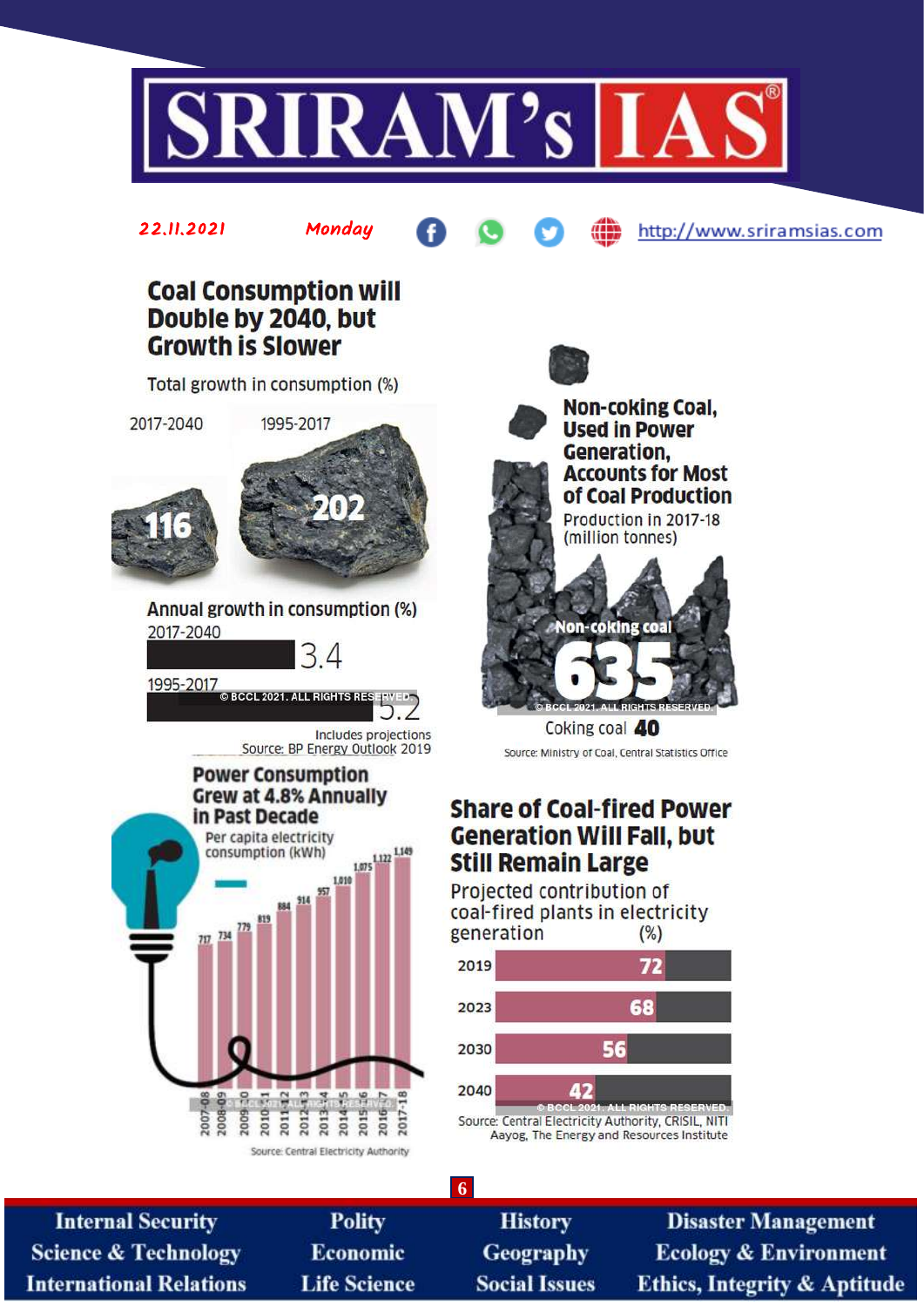

### Is it fair to ask India to phase out coal?

- 1. India has fought attempts by developed countries to impose a cap on its emissions. It has been argued that adopting stringent steps to reduce carbon emissions can drag down growth and affect efforts to reduce poverty.
- 2. It should also be noted that the per capita carbon emissions of countries such as India and China are still lower than those of many developed countries.
- 3. According to World Bank data of 2018, India produces 1.8 metric tonnes of carbon emissions per capita against 15.2 metric tonnes produced by the U.S.
- 4. Experts believe India's commitment to phase down coal and become carbon neutral may actually be a rather generous commitment than what developed countries have committed themselves to.
- 5. Critics have also pointed out that the focus on ending the use of coal deflects attention from other fossil fuels such as oil and natural gas that are heavily used by developed countries.

# **Coal Production has** not Kept Pace with **Consumption**



Source: Ministry of Coal, Central Statistics Office

6. They also say developed countries have not made good on their promise made at COPIS in Copenhagen to offer \$100 billion every year to developing countries to achieve net-zero emissions.

**7**

| <b>Internal Security</b>        | <b>Polity</b>       | <b>History</b>       | <b>Disaster Management</b>              |  |
|---------------------------------|---------------------|----------------------|-----------------------------------------|--|
| <b>Science &amp; Technology</b> | Economic            | Geography            | <b>Ecology &amp; Environment</b>        |  |
| <b>International Relations</b>  | <b>Life Science</b> | <b>Social Issues</b> | <b>Ethics, Integrity &amp; Aptitude</b> |  |